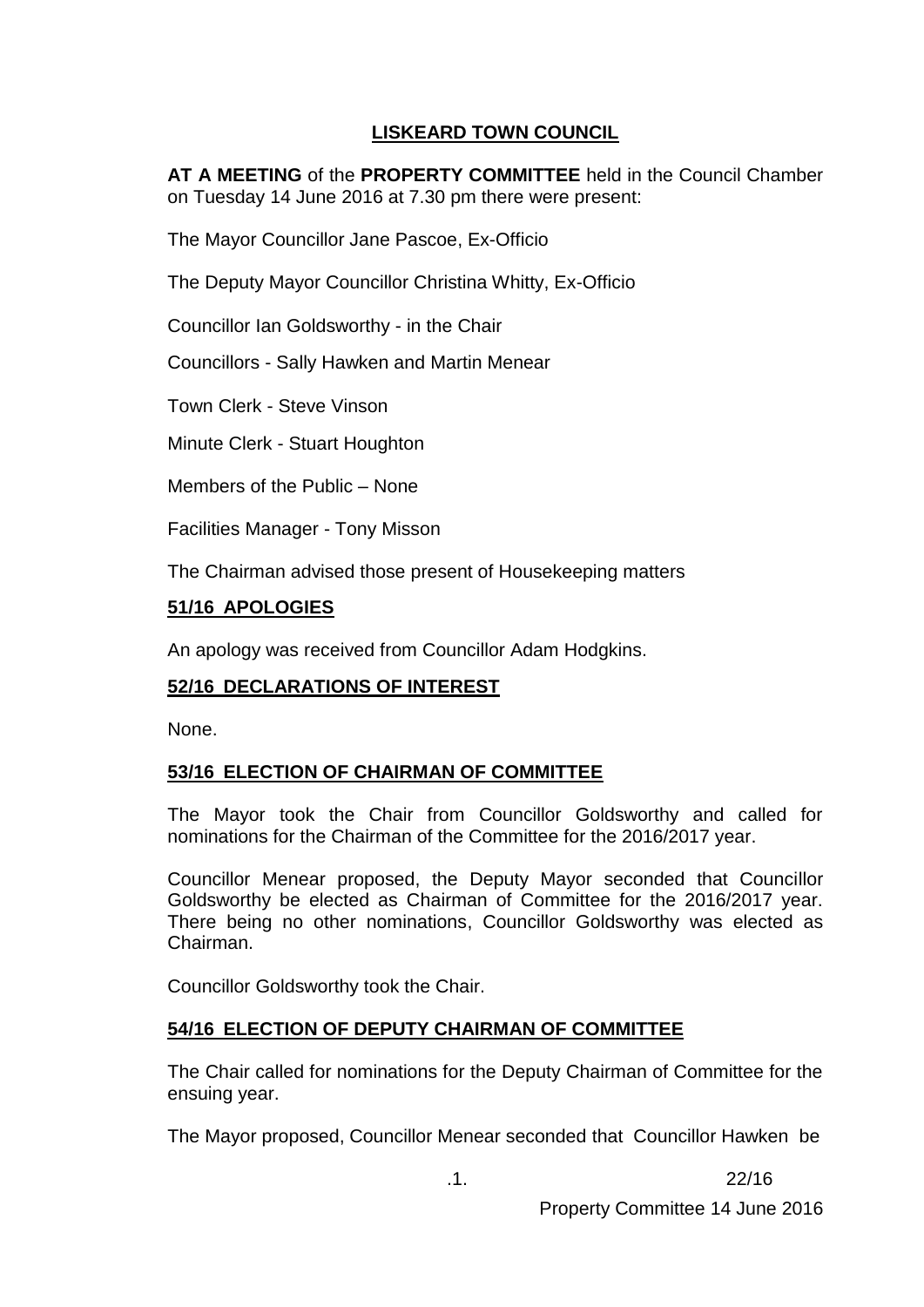elected as Deputy Chairman of Committee for the 2016/2017 year. There being no other nominations, Councillor Hawken was elected as Deputy Chairman of Committee for the 2016/2017 year.

### **55/16 MINUTES OF MEETING HELD ON 10 MAY 2016**

Councillor Hawken proposed, The Mayor seconded and the Committee **APPROVED** the Minutes of the meeting held on the 10 May 2016.

### **56/16 TO RECEIVE AN UPDATE ON ITEMS FROM THE LAST MEETING, TOWN CLERK'S REPORT**

The Town Clerk's report had been circulated and was noted.

The Town Clerk reiterated the information about the amenity land at Eastern Avenue. He also reported on the vandalism at Thorn Park and the offer by a resident, and a local business, to assist to raise finance for the repair/replacement of the damaged equipment. Member's discussions included;

- i. The matter had been briefly reported in the Cornish Times
- ii. It was good that members of the public were aware and had offered assistance
- iii. The damaged item could be removed, to deter future vandalism, and be replaced with a swing facility for very young children. It had already been recorded that the Town had poor facilities for this age group.
- iv. The users of the Park should be consulted on the replacement/repair options
- v. The consultation should be made at the Park with the users, the Town Clerk stated that he had visited the Park at a lunchtime and there were 17 people using it
- vi. The Facilities Manager had contacted the Councils insurer; they would cover the damaged item for which the claim could be about £3k
- vii. To replace the damaged item with a swing unit suitable for younger children would cost around £5k
- viii. When choosing a replacement, the maintenance service should be considered, some equipment came from overseas, replacement parts took a long time to arrive

Councillor Hawken volunteered to make the consultation and would liaise with the office for communication with potential fundraisers. Councillor Menear offered to assist Councillor Hawken.

### **57/16 PUBLIC PARTICIPATION**

No members of the public were present at this time.

### **58/16 BUDGET REPORT TO 31 MAY 2016**

The budget report to 31 May 2016 had been circulated and was noted. The

 $.2.$  23/16

Property Committee 14 June 2016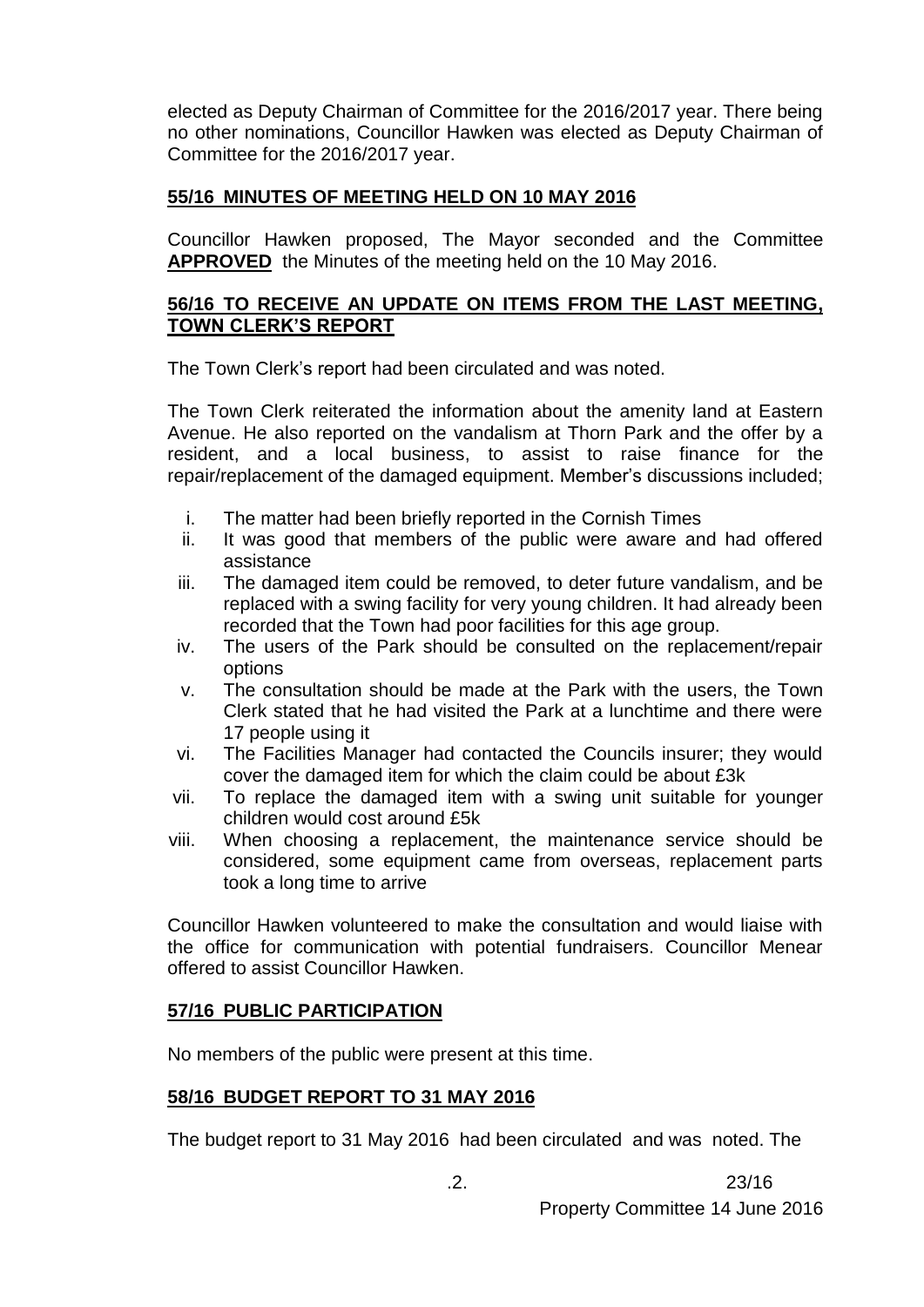Chair commented that the rates line was slightly ahead as they were paid over 10 months, not 12.

# **59/16 PUBLIC HALL USE AND INCOME FIGURE COMPARISON**

The details of the use of the Public Hall complex for 2014/2015 and 2015/2016 had been circulated; they showed a small decrease in hirings.

The Town Clerk reported that he had discussed principles for hiring with the Callington Town Clerk and the Review Consultant. Better use of the Buildings should be made, at Callington they had reviewed their discount policy, this had increased their income. Members commented;

- i. The facilities were not advertised
- ii. The car park charges could be a deterrent
- iii. There was a lack of information about the usage, the more popular room charges could be increased, the lesser used room charges decreased.

Members proposals included;

- i. Improve the Website to include pictures and written detail of the usage of the Hall
- ii. Collate all photos into a collage for display in the entrance foyer
- iii. Do a pictorial record of the changes to the building
- iv. Do electronic bookings, this would allow the TIC to make bookings
- v. Increase charge rates
- vi. Provide information to the Cornish Times
- vii. Print and distribute leaflets
- viii. Receive monthly occupancy figures

## **60/16 PUBLIC HALL CAPITAL REFURBISHMENT PROJECT**

The Town Clerk reported that the design had been finalised; the architect now advised that he anticipated the work would take 3 months, which would encroach into the autumn hireings.

Information had been obtained about applying for grants for this work; the applications had to contain full details of the total costs and a business plan for the scheme. This could now be determined as the final layout detail had been agreed.

A recent change to EU rules requires all tenders, for work over £25k, to be advertised on the Governments Website, [www.gov.uk/contracts-finder.](http://www.gov.uk/contracts-finder) This may take additional time, and to avoid losing room hires in the Autumn the following a plan to rephrase the work had been considered;

i. The proposed modification to the Quimperle Room to provide basic refreshment facilities, and to the entrance to the New Liskeard Room, be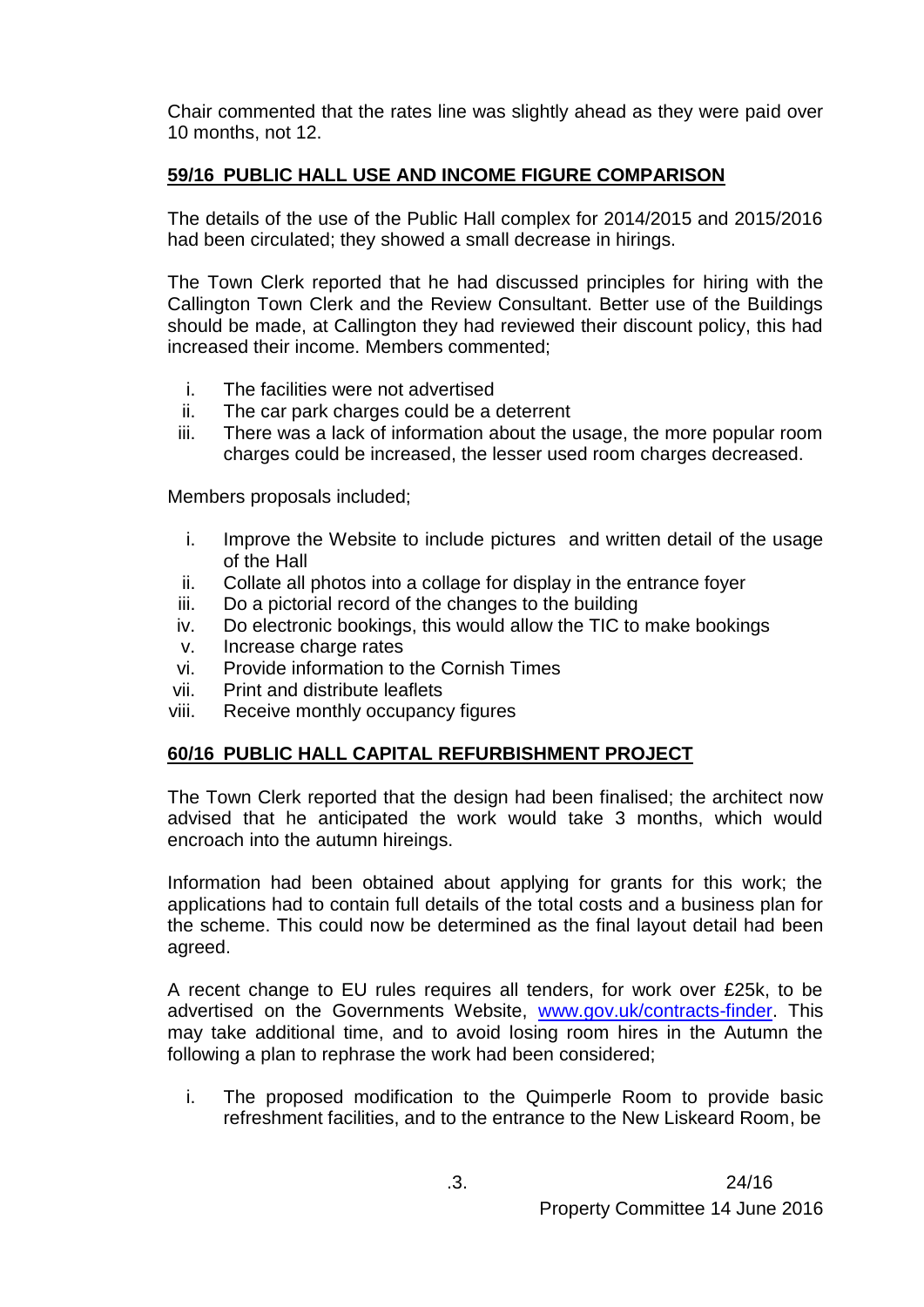undertaken in this financial year. This would continue to provide full facilities whilst the other work was carried out later

ii. That the main refurbishment project be undertaken in the next financial year

Members discussed these proposals.

The Chair proposed, Councillor Hawken seconded, and the Committee **RESOLVED;**

- 1. Detailed costings for the project to be obtained so that applications for grants could be made.
- 2. The project to be rephased for the work to the Quimperle Room and the Entrance to the New Liskeard Room to be completed in this financial year, and the main refurbishment to be made during the 2016/2017 financial year

### **61/16 FORESTERS HALL**

The Chair introduced this item; the 10 yearly statutory test for the lift had been arranged, the cost was less than the budgeted figure. The building had not been decorated externally for several years, he asked the Committee to consider using the underspend on the lift service to finance the external painting of the building. Members commented;

- i. The work could be done by the Council's Handyman
- ii. If urgent work was required whilst the building was being painted external contractors could be engaged for that work
- iii. Phase this work so that the scaffolding to the front of the building would not be required until the school holidays were complete

Councillor Menear proposed, Councillor Hawken seconded and the Committee **RESOLVED** that a contract be arranged, for the provision of scaffolding to a value of £1.5k, to enable the Foresters Hall to be decorated.

### **62/16 CORRESPONDENCE**

### 1. Bus Shelter advertising

A letter had been received from a local business asking to advertise on the bus shelters. The Town Clerk had checked the advice note, made in 2006, with Cornwall Council; it contained a clause that prohibited advertising on the shelters. Members discussed;

- i. The Town Council own the shelters, this could provide additional income but would spoil the street scene
- ii. An advertising company had previously informed the Council that if they were allowed to advertise on the shelters they would maintain them